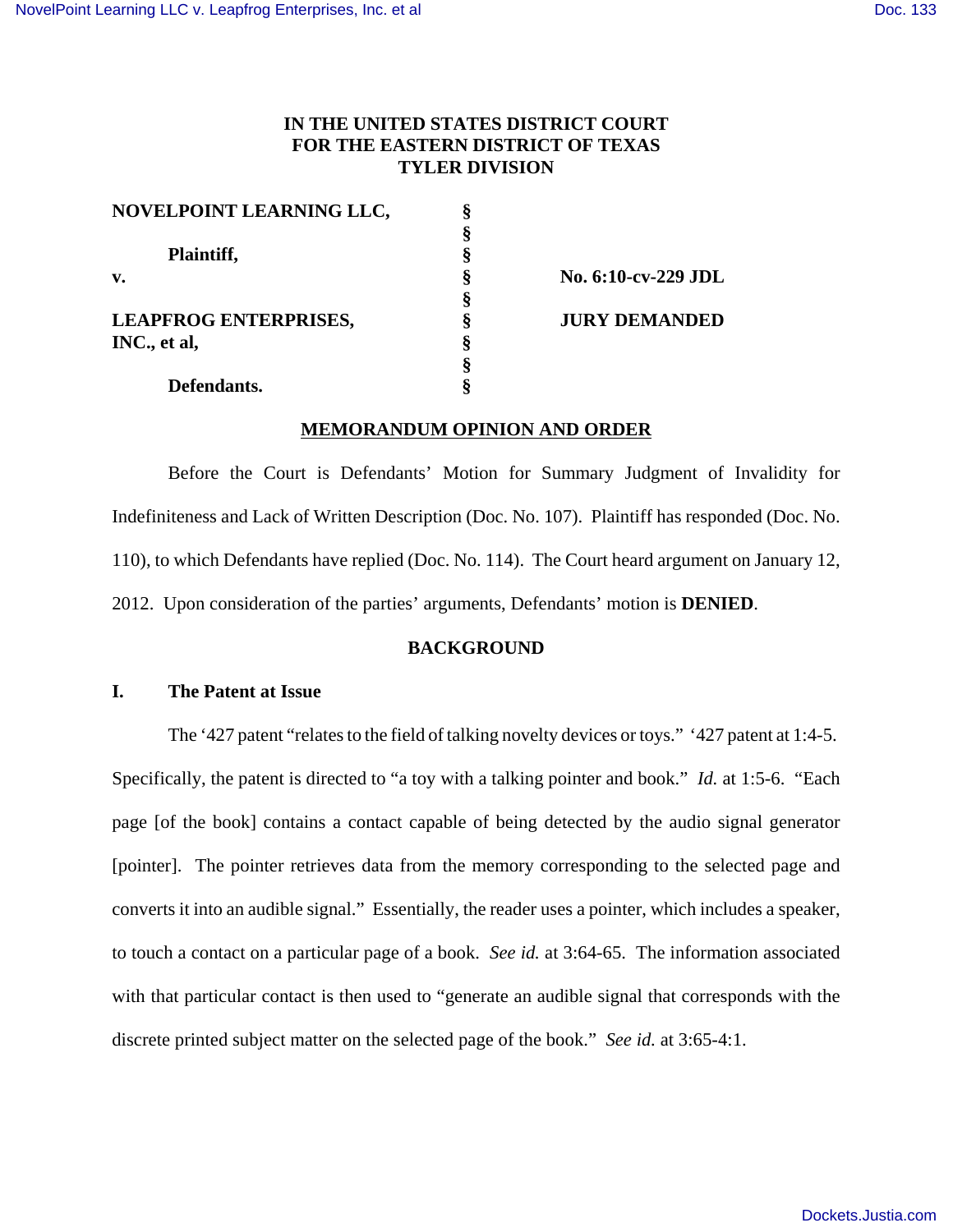The intent of the invention is to provide a more stimulating reading experience for children by providing a novelty item or toy, a book, and a sound source, the sound source capable of being removed from the novelty item and producing realistic sounds. *Id.* at 1:25-40. "By permitting the sound source to be removed from the novelty item, the reader, particularly a young child, can more actively and more realistically act out the story along with the characters in the book." *Id.* at 1:35- 38.

## **II. The Claims at Issue**

Defendants contend independent claims 16 and 21 are indefinite. MTN AT 1. Specifically,

Defendants argue that Claim 16 and dependent claims 17-20 are indefinite under 35 U.S.C. § 112

¶ 2, and further, that Claim 21 and dependent claims 22-24, are invalid for both indefiniteness and

lack of written description. *Id.* at 2.

Claims 16 and 21 of the '427 patent are set forth below as representative of the issues in

dispute, with the disputed terms in bold:

16. A novelty device comprising:

(a) a novelty character;

(b) a pointer capable of being supported by the novelty character and including an audio signal generator having a memory to store data and a speaker to provide an audible signal, the pointer having a housing in which the memory and speaker are located; and

(c) a book separate from the audio signal generator including a plurality of pages having different printed information and at least one page containing a **different contact** capable of being detected by the audio signal generator and retrieving data from the memory corresponding to the printed information of the selected page and converting the data into an audible signal.

21. A novelty device comprising:

(a) an audio signal generator including a memory to store data and a speaker to provide an audible signal, wherein the audio signal generator is capable of being held by a user's hand, the audio signal generator having a housing which the memory and speaker are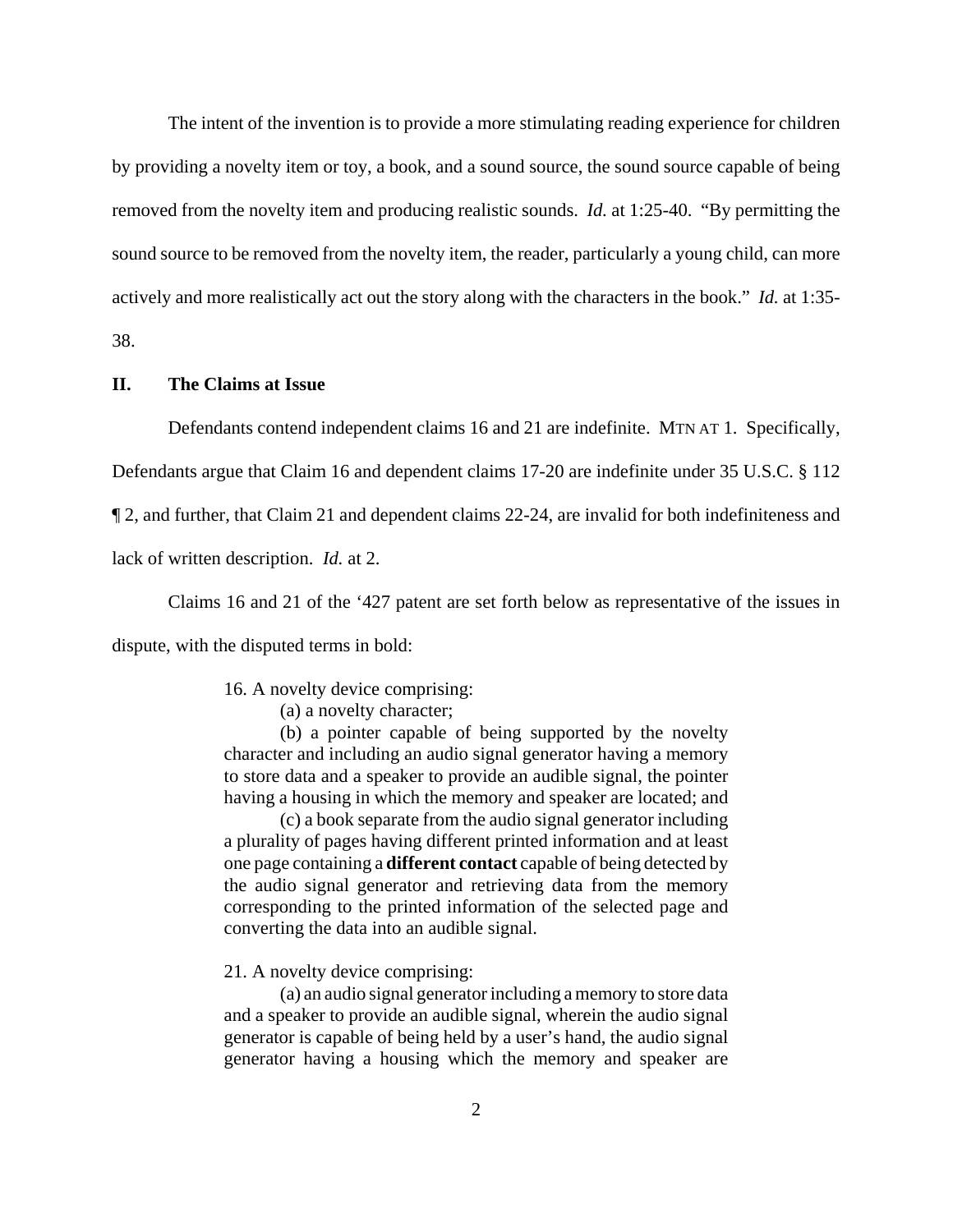located and being physically separate from the **display**; and

(b) a **display** having printed information and an electrical contact capable of being detected by the audio signal generator and capable of closing a circuit which retrieves data from the memory relating to the printed information and converts the data into an audible verbal signal corresponding to the printed information.

'427 patent at 5:14-27 (Claim 16); 6:7-19 (Claim 21).

#### **LEGAL STANDARD**

#### **I. Summary Judgment Standard**

"Summary judgment is appropriate in a patent case, as in other cases, when there is no genuine issue as to any material fact and the moving party is entitled to judgment as a matter of law." *Nike Inc. v. Wolverine World Wide, Inc.,* 43 F.3d 644, 646 (Fed. Cir. 1994); FED. R. CIV. P. 56(c). The moving party bears the initial burden of "informing the district court of the basis for its motion" and identifying the matter that "it believes demonstrate[s] the absence of a genuine issue of material fact." *Celotex Corp. v. Catrett,* 477 U.S. 317, 323, 106 S.Ct. 2548, 2553 (1986). If the moving party meets this burden, the nonmoving party must then set forth "specific facts showing that there is a genuine issue for trial." FED.R.CIV.P. 56(e); *see also T.W. Elec. Serv., Inc. v. Pacific Elec. Contractors Ass'n,* 809 F.2d 626, 630 (9th Cir. 1987).

## **II. Indefiniteness**

A party seeking to invalidate a patent must overcome a presumption that the patent is valid. *See* 35 U.S.C. § 282; *Microsoft Corp. v. i4i Ltd. Partnership*, -- U.S. ----, 131 S. Ct. 2238, 2243 (2011); *United States Gypsum Co. v. National Gypsum Co.,* 74 F.3d 1209, 1212 (Fed. Cir. 1996). This presumption places the burden on the challenging party to prove the patent's invalidity by clear and convincing evidence. *Microsoft,* 131 S.Ct. at 2243; *United States Gypsum Co.,* 74 F.3d at 1212. Close questions of indefiniteness "are properly resolved in favor of the patentee." *Datamize, LLC*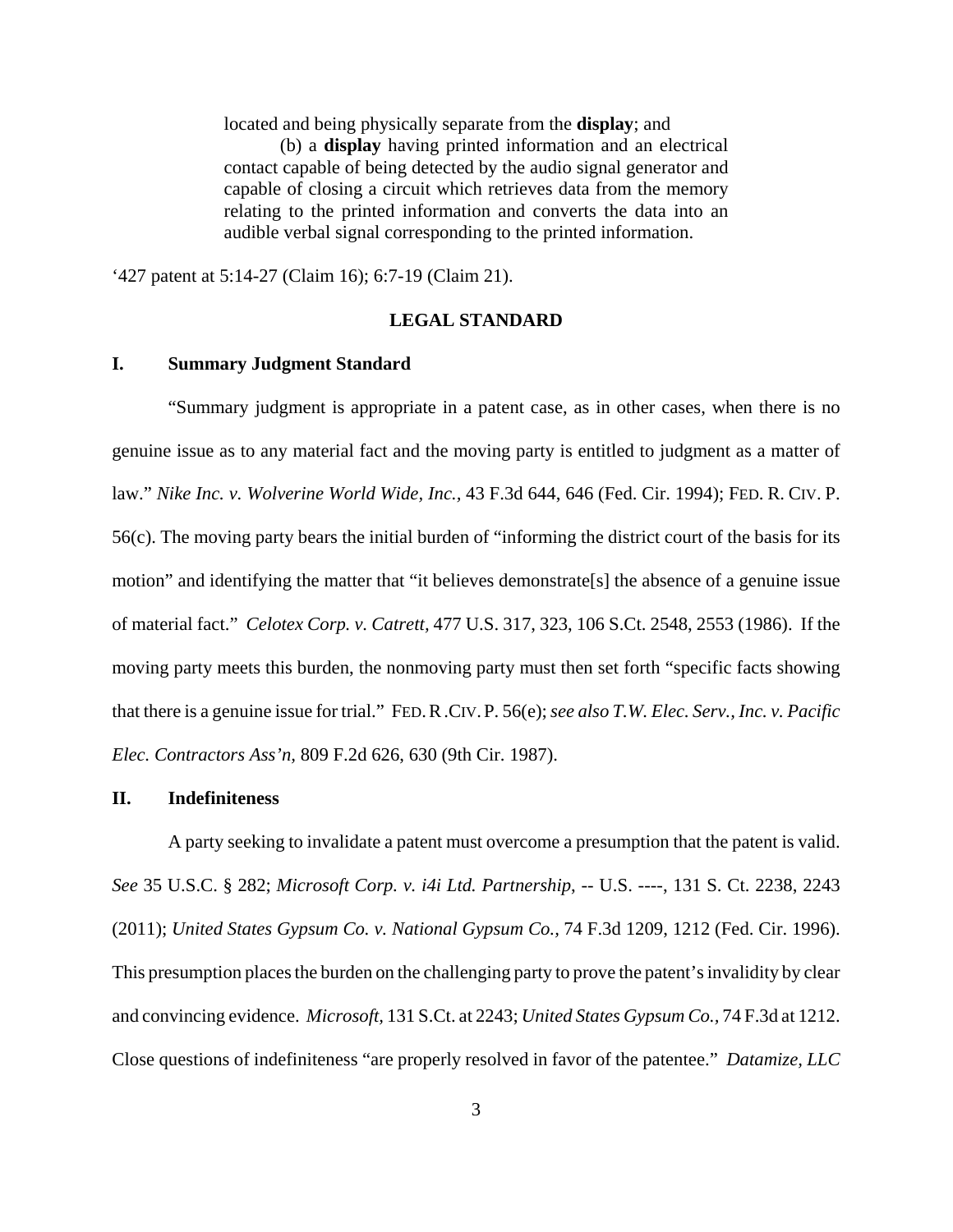*v. Plumtree Software, Inc*., 417 F.3d 1342, 1348 (Fed. Cir. 2005); *Exxon Research & Eng'g Co. v. United States*, 265 F.3d 1371, 1380 (Fed. Cir. 2001).

Claims must particularly point out and distinctly claim the invention. "The specification shall conclude with one or more claims particularly pointing out and distinctly claiming the subject matter which the applicant regards as his invention." 35 U.S.C. § 112 ¶ 2. The primary purpose of the requirement of definiteness is to provide notice to those skilled in the art of what will constitute infringement. *See United Carbon Co. v. Binney Co.,* 317 U.S. 228, 236 (1942). The definiteness standard is one of reasonableness under the circumstances, requiring that, in light of the teachings of the prior art and the invention at issue, the claims apprise those skilled in the art of the scope of the invention with a reasonable degree of precision and particularity. *See Shatterproof Glass Corp. v. LibbeyOwens Corp.,* 758 F.2d 613, 624 (Fed. Cir. 1985). To rule "on a claim of patent indefiniteness, a court must determine whether one skilled in the art would understand what is claimed when the claim is read in light of the specification." *Bancorp. Servs., L.L.C. v. Hartford Life Ins. Co.*, 359 F.3d 1367, 1372 (Fed. Cir. 2004). "A determination of indefiniteness is a legal conclusion that is drawn from the court's performance of its duty as the construer of patent claims, [and] therefore, like claim construction, is a question of law." *Amtel Corp. v. Info. Storage Devices, Inc.,* 198 F.3d 1374, 1378 (Fed. Cir. 1999).

#### **III. Written Description**

"The specification shall contain a written description of the invention" in "full, clear, concise, and exact terms." 35 U.S.C. § 112 ¶ 1. "[T]he purpose of the written description requirement is to 'ensure that the scope of the right to exclude, as set forth in the claims, does not overreach the scope of the inventor's contribution to the field of art as described in the patent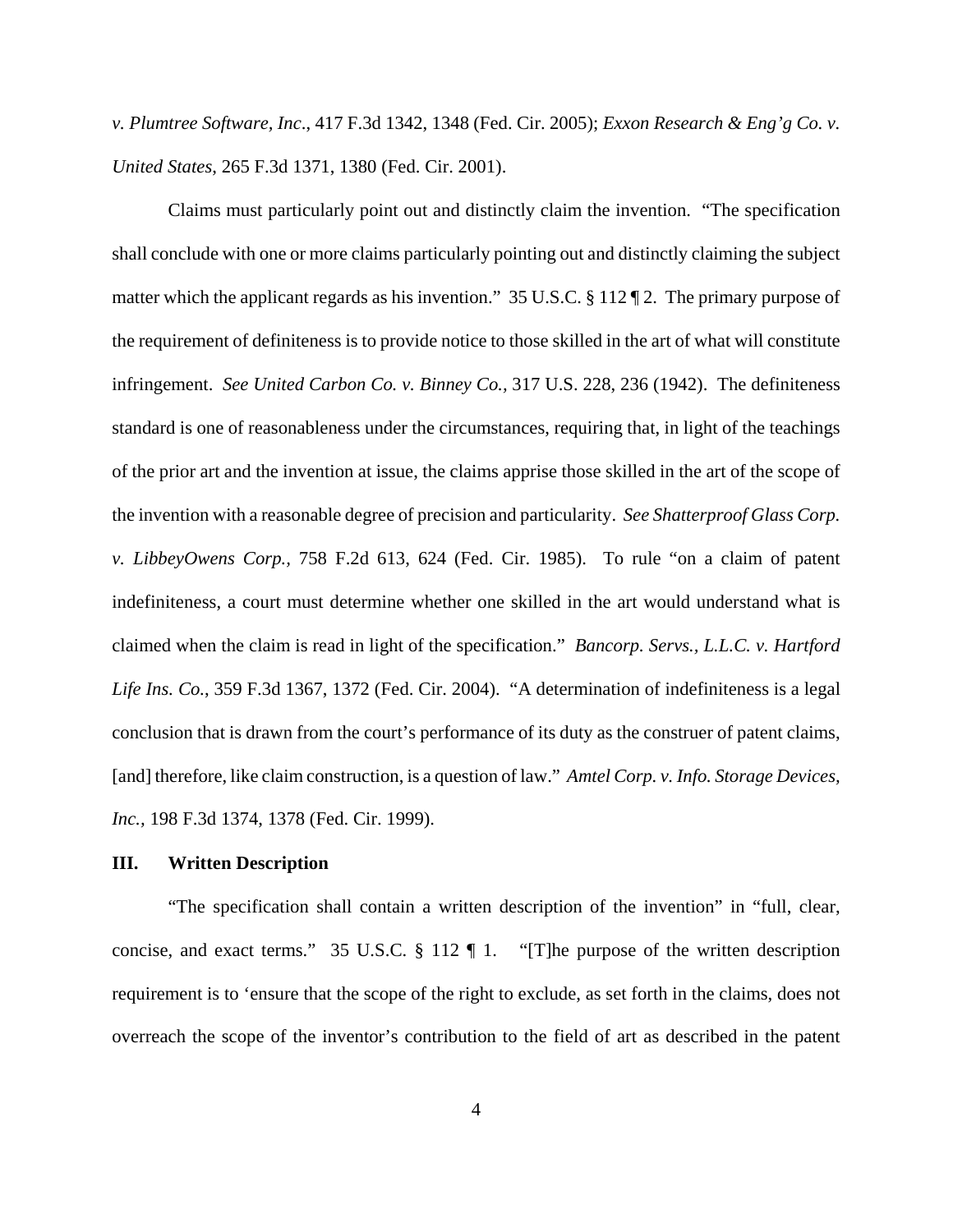specification.'" *ICU Medical, Inc. v. Alaris Medical Sys.*, 558 F.3d 1368, 1376 (Fed. Cir. 2009) (internal citations omitted). "[T]he applicant must also convey with reasonable clarity to those skilled in the art that, as of the filing date sought, he or she was in possession *of the invention*. The invention is, for purposes of the 'written description' inquiry, *whatever is now claimed*." *Vas-Cath Inc. v. Mahurkar*, 935 F.2d 1555, 1563-64 (Fed. Cir. 1991) (emphasis in original). To satisfy the written description requirement, the applicant need not exactly describe the subject matter claimed or use the same terms as used in the claims, but "the specification must contain an equivalent description of the claimed subject matter." *Lockwood v. American Airlines, Inc.*, 107 F.3d 1565, 1572 (Fed. Cir. 1997); *see also Vas-Cath*, 935 F.2d at 1563. Compliance with § 112 ¶ 1 is a question of fact. *ICU Medical*, 558 F.3d at 1376; *Vas-Cath*, 935 F.2d at 1563.

## **DISCUSSION**

As noted above, Defendants allege that Claims 16 and 21, as well as their respective dependent claims, are invalid as indefinite. Defendants further contend Claim 21 lacks written description.

#### **I. "different contact"**

Defendants contend "different contact" is indefinite because neither the claim language nor specification explain what the contact is different from or how the contact is different. MTN AT 10. In particular, Defendants assert that Claim 16 "contains syntactically nonsensical language" because it requires that "at least one page" contain a "different contact." *Id.* Such ambiguous language requires the Court to guess as to what is intended by the claim term. *See id.* at 11. Defendants further argue that the term is overly broad, undermining the public notice function the claims are meant to serve. *Id.* at 12-13.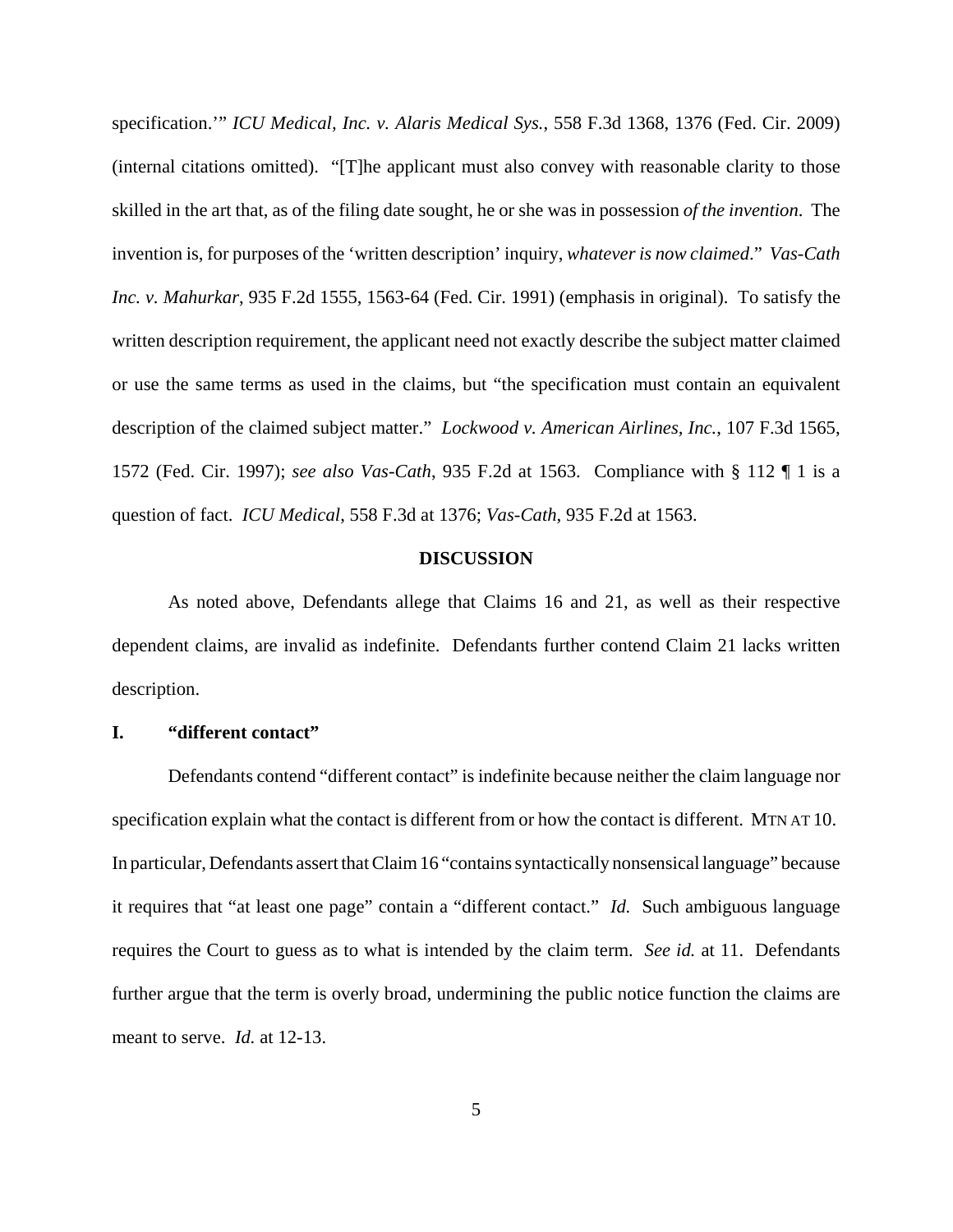NovelPoint responds, arguing that the claim language is not syntactically nonsensical, but rather supported by the specification. RESPONSE AT 10. Citing the specification, NovelPoint points out that the "claim indicates that a different contact on the one or more pages relates to the different printed information on the plurality of pages of the book." *Id.* (citing '427 patent at 5:21-24; 3:65- 4:5; 2:19-22)). NovelPoint contends that the claim term is subject to interpretation and therefore not insolubly ambiguous. *See id.* at 12.

The specification discloses that "[t]he book includes a plurality of pages having different printed information with each page containing a different contact capable of being detected by the pointer." '427 patent at 2:19-22. Such disclosure is consistent with the language of Claim 16, which reads, in part:

(c) a book separate from the audio signal generator including a plurality of pages having different printed information and at least one page containing a different contact capable of being detected by the audio signal generator and retrieving data from the memory corresponding to the printed information of the selected page and converting the data into an audible signal.

'427 patent at 5:21-27. In light of the invention and the specification, it would be nonsensical to interpret "different contact" as anything but a distinct, separate electrical contact.<sup>1</sup> In the context of the specification, contacts, i.e. book resistor 106, must be different from one another; otherwise the audio signal generator could retrieve the same information from multiple contacts:

The pointer 14 will detect the value of the resistor 106 and generate an audible signal that corresponds with the discrete printed subject matter on the selected page of the book 16. A user could then depress the bear's paw 31 and the pointer 14 against the bood [sic] resistor 106 found on *another* page of the book 16. As a result, a *second* audible signal is generated that corresponds with the text of the *next* selected page.

<sup>&</sup>lt;sup>1</sup> The Court has already ruled out alternative types of contacts, i.e., non-electricity conducting contacts, and therefore "different contact" must refer to a different electrical contact. CLAIM CONSTRUCTION MEMORANDUM OPINION AND ORDER AT 16.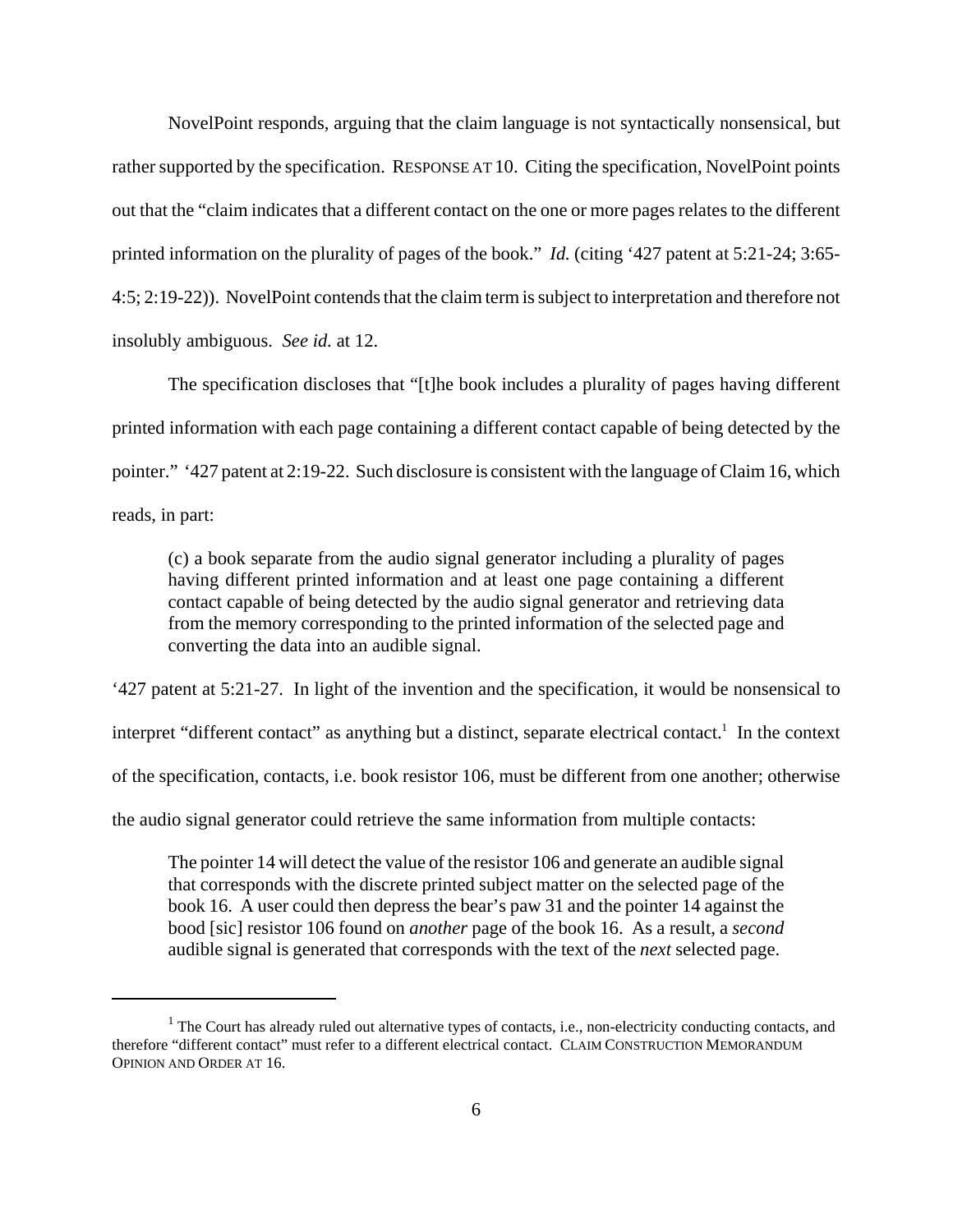'427 patent at 3:65-4:5 (emphases added); *see also* 3:15-17 ("To obtain a *specific* message corresponding to a certain page of the book 16, an impedance of book resistor 106 varies, for example, from one thousand to one million ohms.") (emphasis added). Thus, the specification reveals that an embodiment of the invention may contain a book with several pages, each page containing at least one contact, each contact different from any other contact. Thus, the Court finds that "different contact" is not insolubly ambiguous.

#### **II. "display"**

Like the term "different contact," Defendants contend "display" is indefinite. MTN AT 1. In particular, Defendants argue that the word "display" provides no limits with which to interpret the scope of the term, and further, that it lacks written description because "display" is not disclosed in the specification. *Id.* at 13-18. Defendants particularly stress that the written description does not illustrate that the applicant "possessed the full scope of the invention," as recited in the claims. *Id.* at 16 (citing *LizardTech, Inc. v. Earth Resource Mapping, Inc.,* 424 F.3d 1336, 1345 (Fed. Cir. 2005)). According to Defendants, the narrow disclosure of a book as a type of display does not support the full scope of "display," or the other examples "display" connotes*. See id.* at 17.

NovelPoint asserts that the language of Claim 21 provides metes and bounds as to the type of display claimed and that the term can be understood by its plain and ordinary meaning. RESPONSE AT 19-20. Therefore, NovelPoint contends, the term is not indefinite. *See id.* at 19-20. Further, the '427 patent specification discloses a book as an example of a display, which satisfies the written description requirement. *Id.* at 21-22.

The patentee is not prohibited from broadly claiming an embodiment disclosed in the specification. *See Martek Biosciences Corp. v. Nutrinova, Inc.*, 579 F.3d 1363, 1371 (Fed. Cir.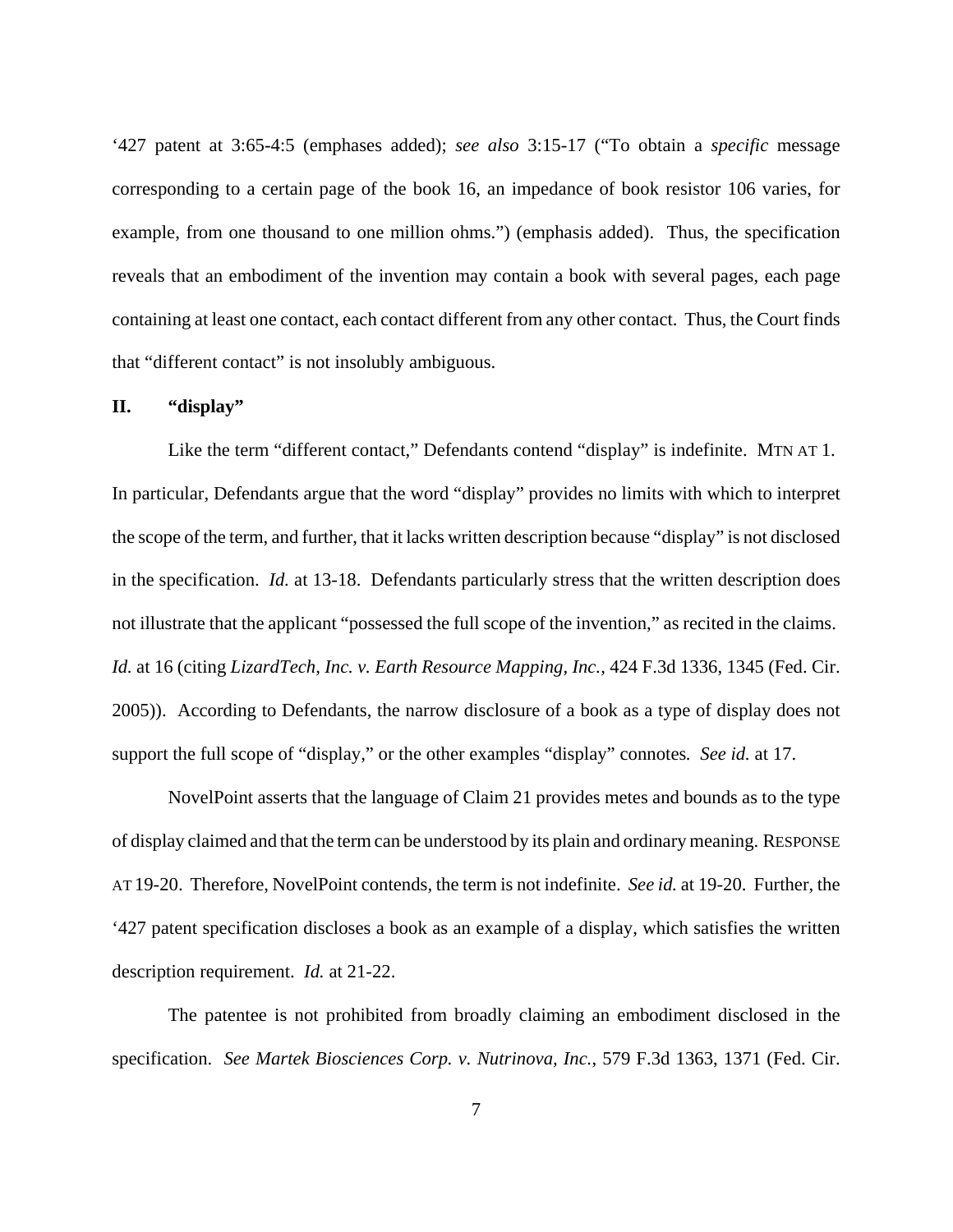2009) ("[A] patent claim is not necessarily invalid for lack of written description just because it is broader than the specific examples disclosed."); *see also* M.P.E.P. § 2173.05(e) ("The mere fact that a term or phrase used in the claim has no antecedent basis in the specification disclosure does not mean, necessarily, that the term or phrase is indefinite."). The '427 patent specification describes an example of a display, providing some guidance as to the metes and bounds of the claim term. Claim 21, the only claim to disclose "display," reads in part, "a display having printed information and an electrical contact." '427 patent at 6:15. In the specification, a book is described as having both printed information and an electrical contact: "The book is separate from the audio signal generator and includes a plurality of pages having discrete printed information."<sup>2</sup> '427 patent at 1:60-62. The specification further states "The contact unit 104 is for use with a contact or book resistor 106 on the book 16." '427 patent at 3:6-7. Thus, the specification contemplates that book 16 is an example of the type of display claimed in Claim 21. Accordingly, one of skill in the art could determine the scope of "display" in light of the claim language and the specification.

As to written description, the specification contains the discussion of the book embodiment discussed above. Further, the '427 patent specification includes language indicating that the patentee contemplated alternate embodiments of the invention:

The embodiments described above and shown herein are illustrative and not restrictive. The scope of the invention is indicated by the claims rather than by the foregoing description and attached drawings. The invention may be embodied in other specific forms without departing from the spirit of the invention.

'427 patent at 4:10-15. This portion highlights the fact that the claims are not necessarily limited to the embodiment disclosed. Moreover, "display" is not a technical term that requires interpretation

<sup>&</sup>lt;sup>2</sup> Further showing that a book is a type of display is a different portion of Claim 21, which also describes the audio signal generator as "being physically separate from the display." *See* '427 patent at 6:14.